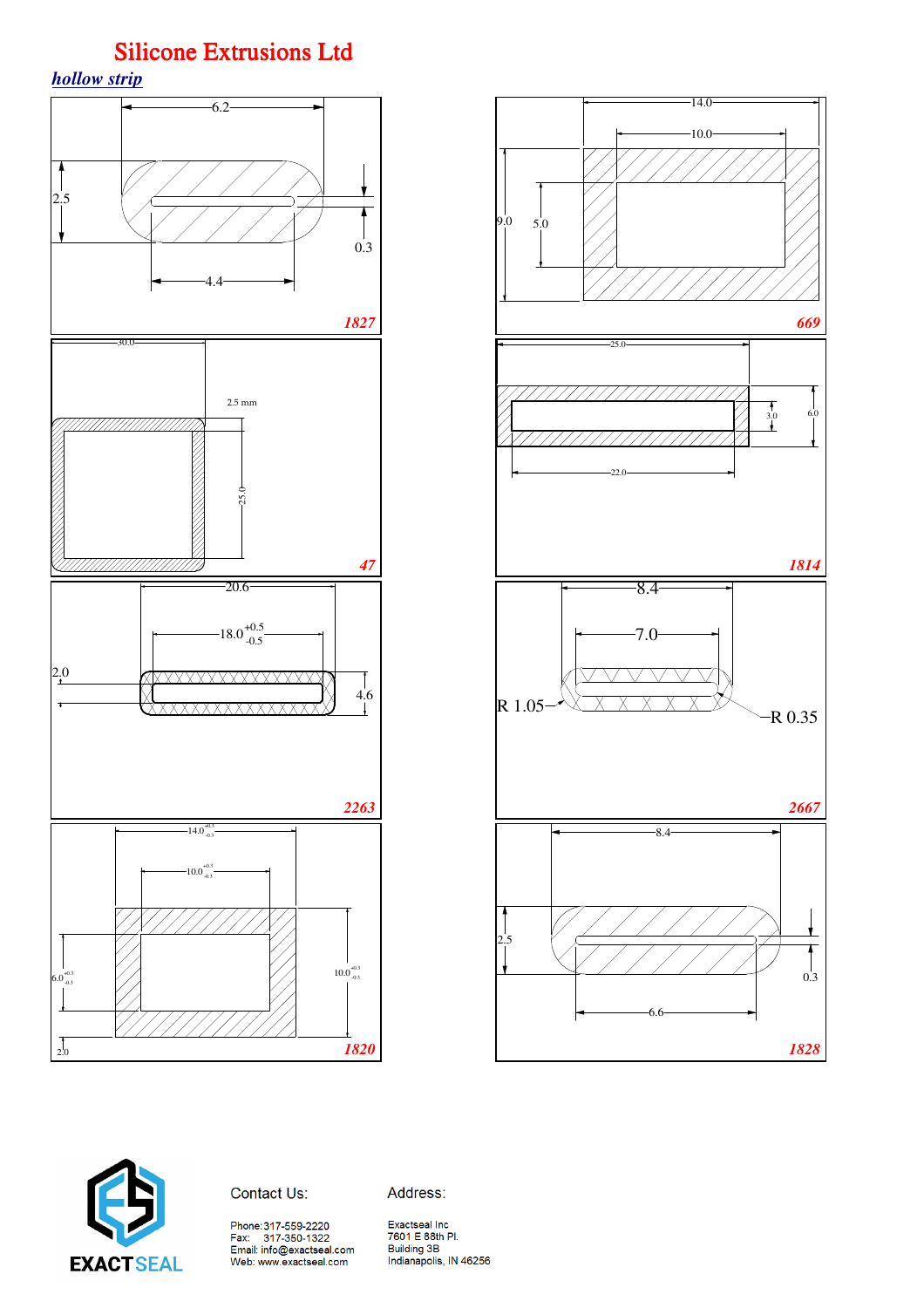





Contact Us:

Address:

Phone:317-559-2220<br>Fax: 317-350-1322<br>Email: info@exactseal.com<br>Web: www.exactseal.com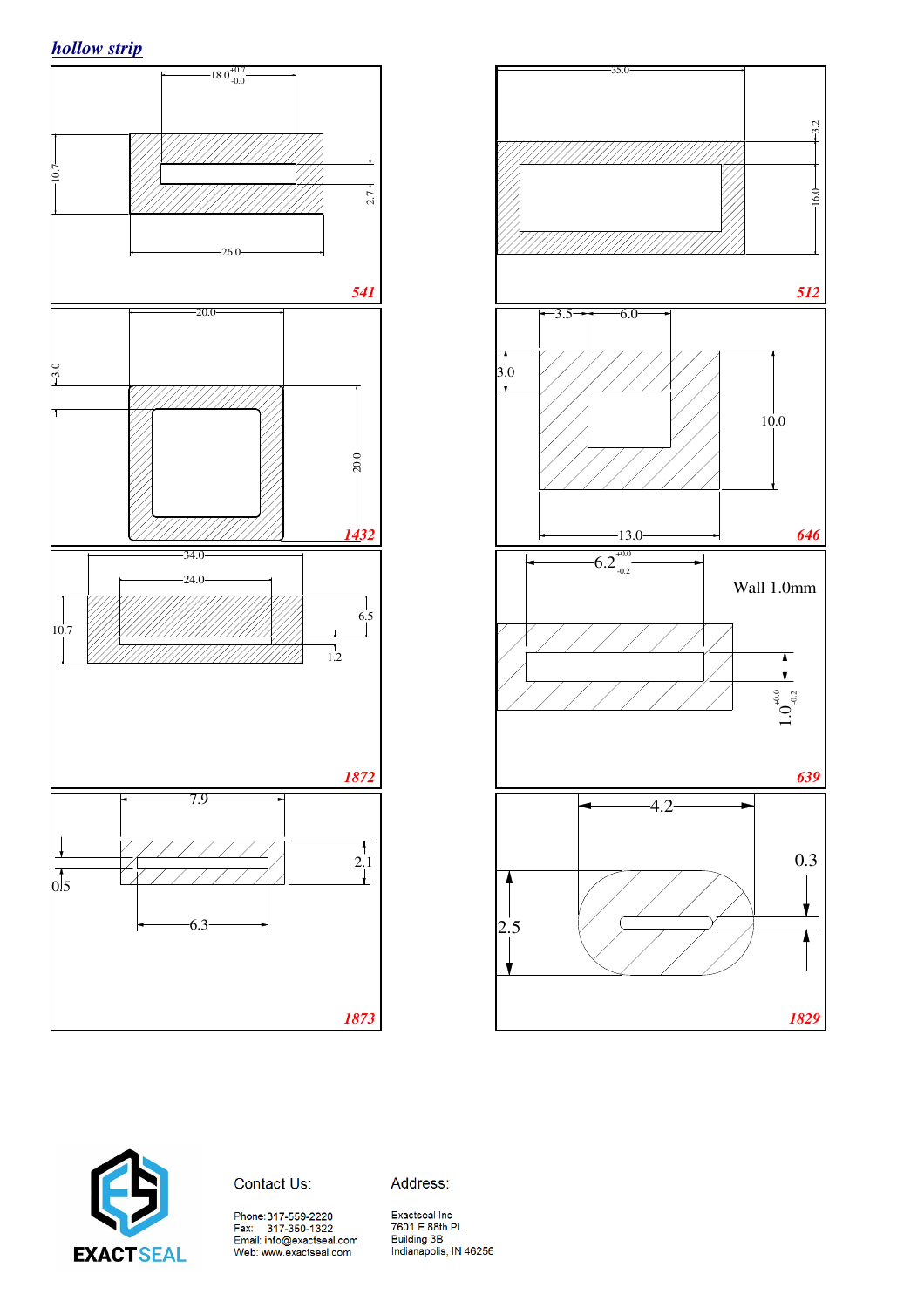





Contact Us:

Address:

Phone:317-559-2220<br>Fax: 317-350-1322<br>Email: info@exactseal.com<br>Web: www.exactseal.com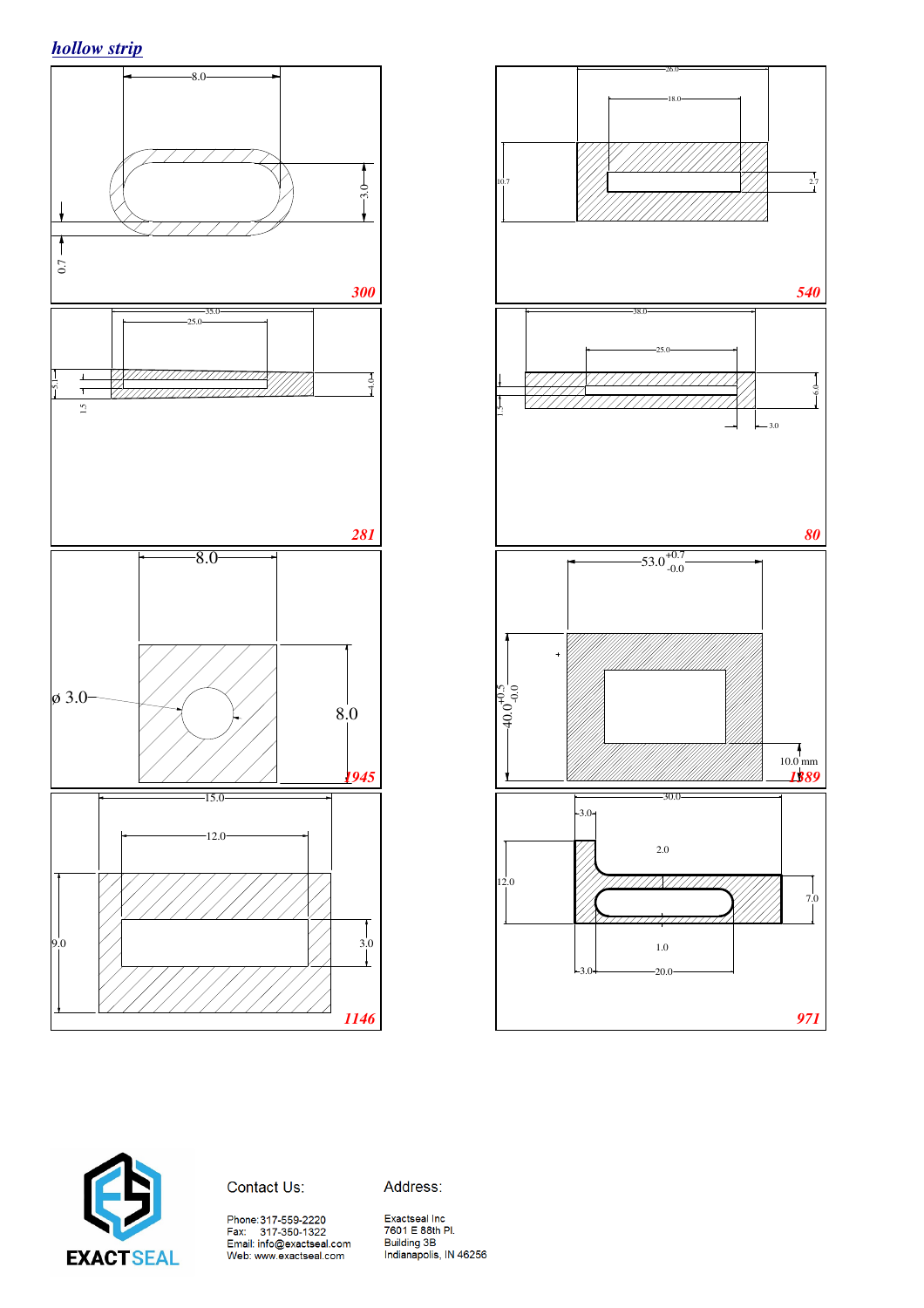





### Contact Us:

Phone:317-559-2220<br>Fax: 317-350-1322<br>Email: info@exactseal.com<br>Web: www.exactseal.com

Address: